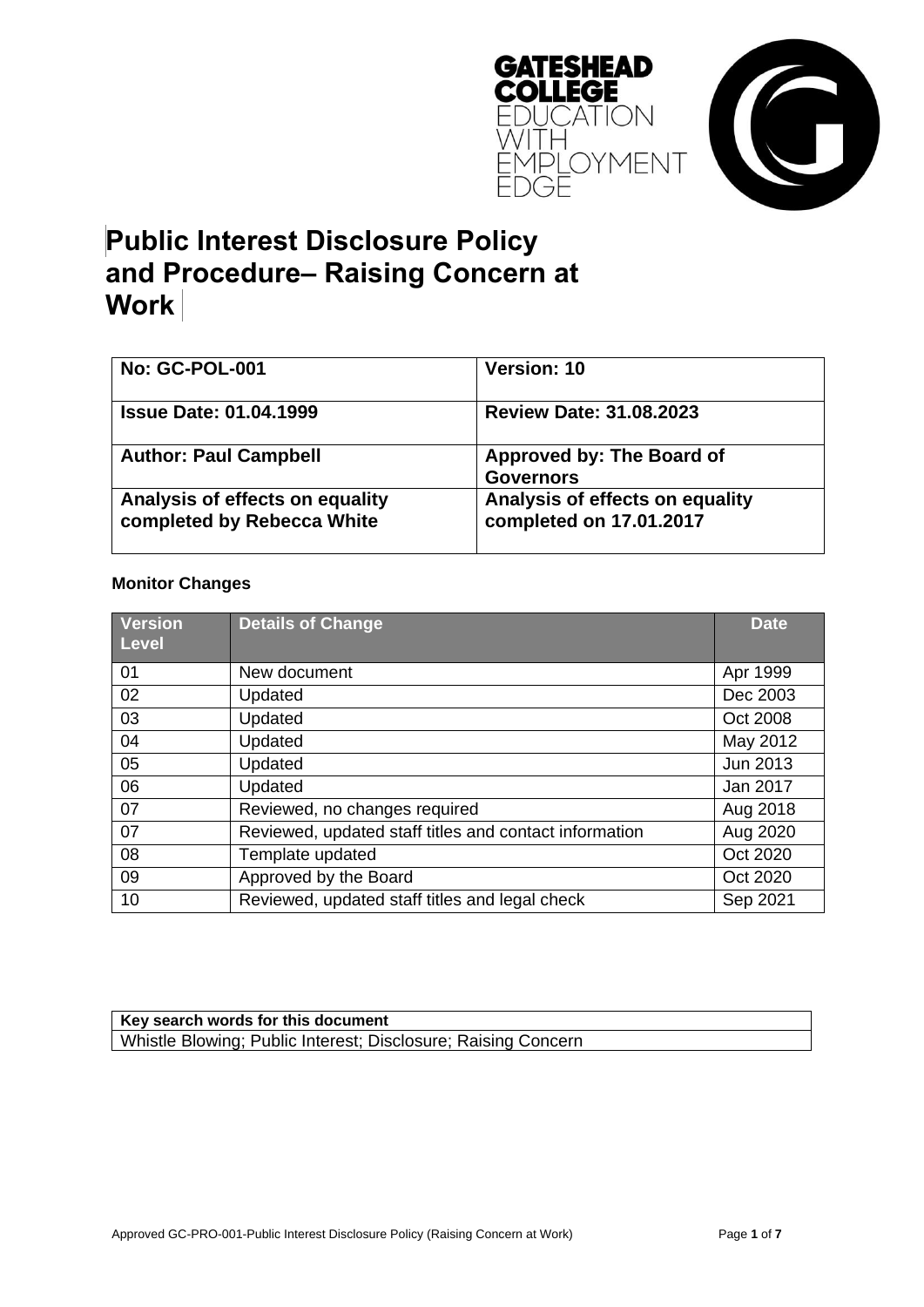# **A policy and procedure for raising concern at work**

# **1 INTRODUCTION**

In line with best practice laid down by the Nolan Committee, the College has drawn up the following policy on Public Interest Disclosure in conjunction with the recognised trade unions, NEU, UNISON and UCU. The College Executive and Governors take seriously the need to operate in a climate of openness in which staff can raise legitimate concerns without fear of reprisal. They also want to ensure that the College is administered honestly, ethically and fairly. All instances of suspected malpractice will be taken seriously and investigated in accordance with this procedure.

The policy and procedure seeks to balance the need to provide safeguards for members of staff to raise genuine concerns about malpractice against the need to protect other members of staff and the College against uninformed or malicious allegations which may cause serious harm.

Contact telephone numbers for all external organisations contained in this procedure are given at the end.

# **2 WHAT IS PUBLIC INTEREST DISCLOSURE?**

Public Interest Disclosure is more commonly referred to as whistleblowing.

The Nolan Committee has used the term whistleblowing to describe the practice of public interest disclosure. It means the confidential raising of problems within an organisation, rather than the common understanding of leaking information to the media. Many organisations, including Gateshead College, prefer to use the expression 'raising concern at work'.

Raising concern at work does not include personal grievances about managers or colleagues. You should only raise a concern at work if it is in the public interest to do so.

# **3 WHO DOES THIS POLICY AND PROCEDURE COVER?**

This covers all employees and contractors (who are not genuinely employed), agency staff, home workers and trainees.

# **4 WHEN SHOULD I USE THE RAISING CONCERN AT WORK PROCEDURE?**

You should only use this policy and procedure if you suspect serious malpractice within the College if it is in the public interest, for example:

- Fraud
- Financial irregularity
- **Corruption**
- **Bribery**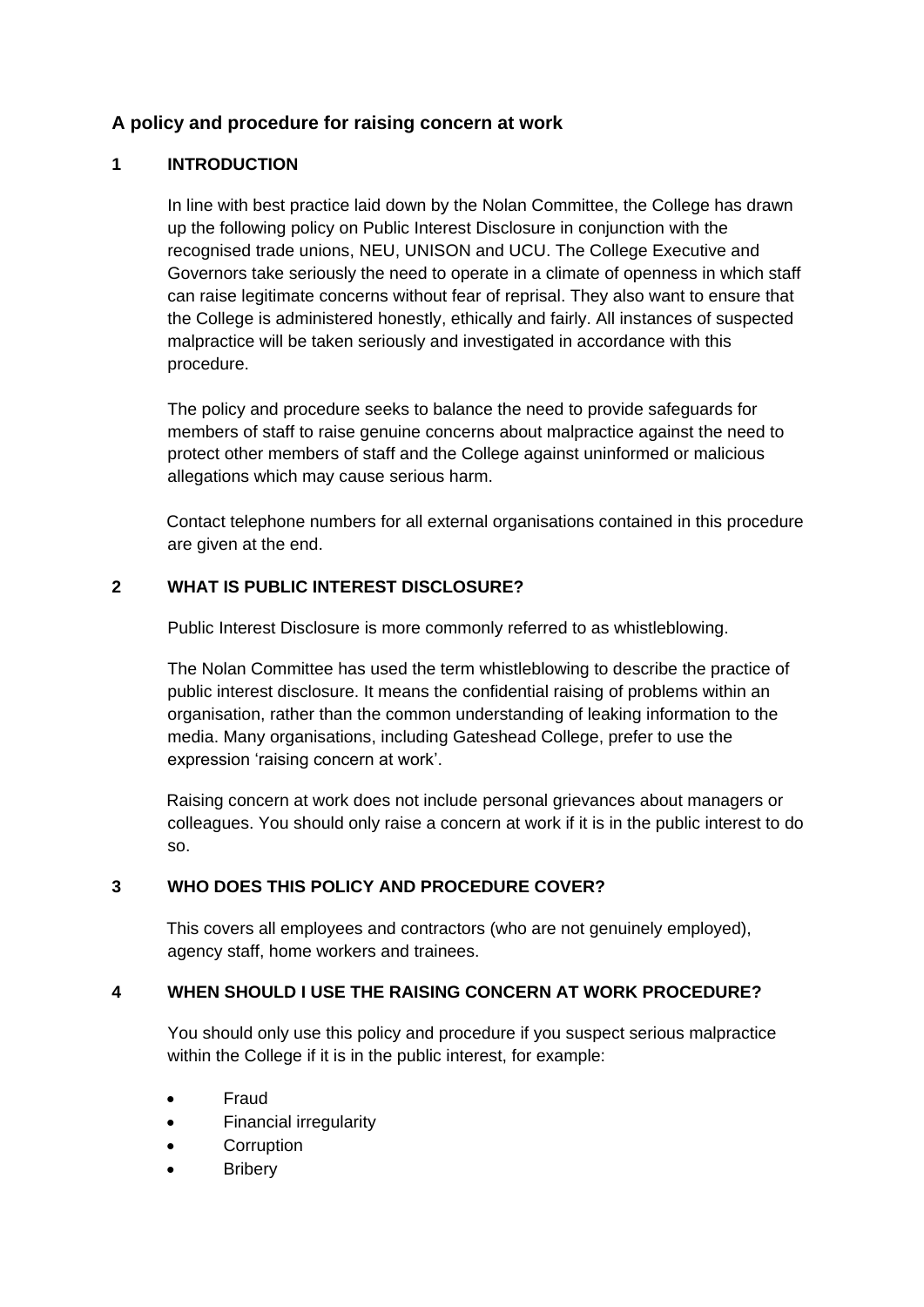- Criminal offences
- Failure to comply with a legal or regulatory obligation
- Miscarriage of justice
- Blackmail
- Acting contrary to the code of ethics
- Criminal activity
- Endangering health and safety of any individual
- Endangering environment.

Or deliberately concealing any of the above. Please note that this list is not exhaustive.

## **5 CONFIDENTIALITY**

If you raise a matter under this policy and procedure it will be treated in the strictest confidence and your name will not be disclosed to anyone without your permission (in some circumstances this may be written and in others the college will give the employee prior notification) unless:

a) there are grounds to believe that you have acted maliciously;

b) one of the outcomes is a disciplinary investigation, which requires confidential disclosure to allow the investigation to proceed, in these circumstances, you will be notified in advance; or

c) the employee's name is required to be used as part of the evidence for criminal proceedings or employment tribunals

- any investigation will be carried out discretely and the nature of the allegations and the name of those implicated will not be made public;
- you also have a duty to respect this confidentiality.

## **6 WHAT SHOULD I DO IF I DISCOVER MALPRACTICE?**

If you have reasonable grounds for believing that malpractice of the type, listed in section 4 above, is happening in the College:

- You should raise the matter through your normal management line. For the purposes of this procedure the line manager is deemed to be the designated officer where a concern is raised directly with them;
- if you genuinely believe this route is inappropriate, or you have taken this route and are not satisfied with the outcome you should contact one of the Designated Officers listed in section 7 below. You can choose which one you contact.
- your concerns should, wherever possible, be in writing;
- if this is not practical you can air your concerns verbally;
- you should provide as much supporting written evidence as you can about your concerns and your reasons for suspecting malpractice.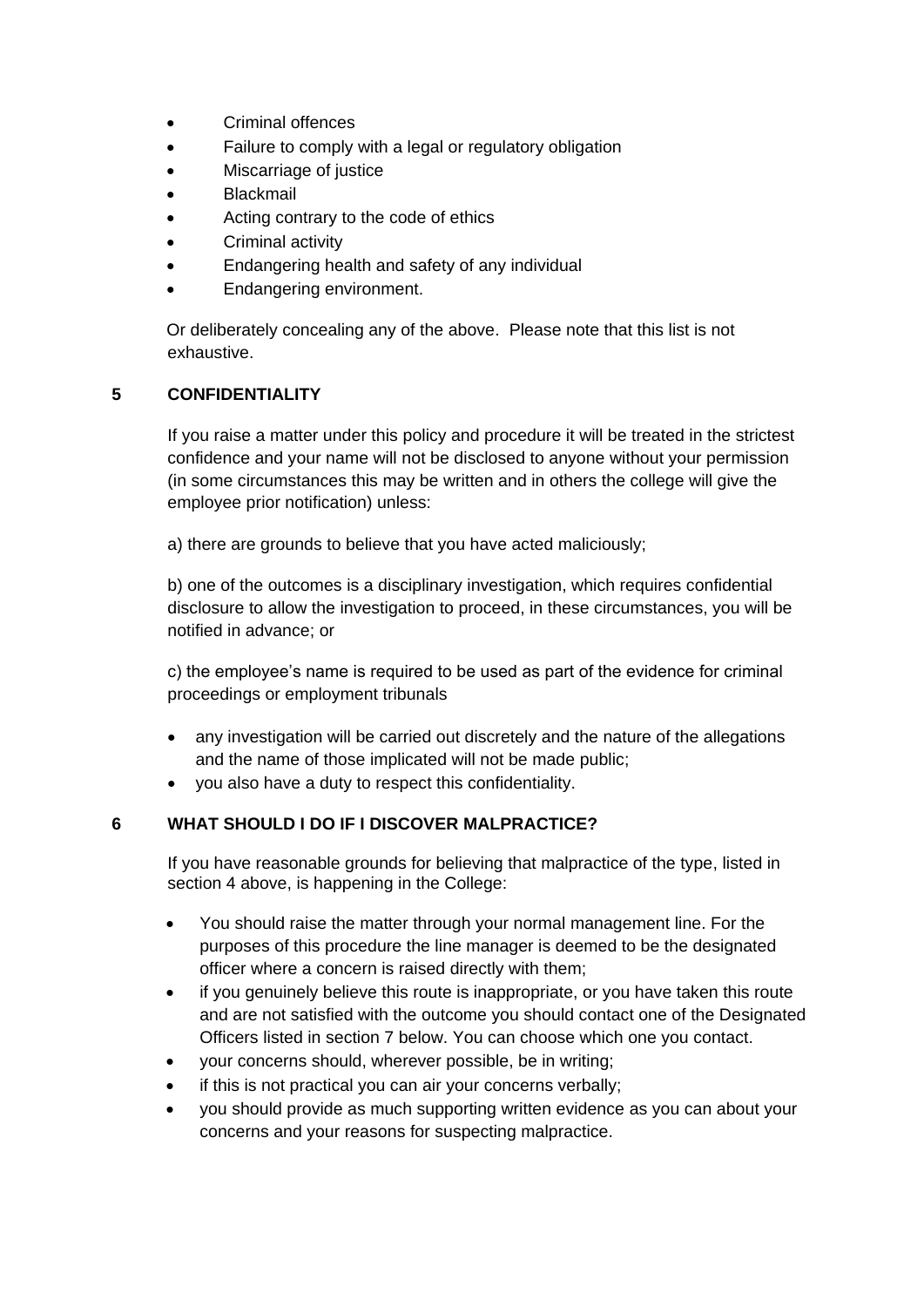## **7 DESIGNATED OFFICERS**

The following posts have been designated as officers to whom suspected malpractice should be reported. As the purpose of the Public Interest Disclosure Policy and Procedure is to encourage you to air genuine concerns, designated officers have been selected who can be easily approached by staff.

Clerk to the Corporation Head of Quality Improvement Head of People and Organisation Development Designated Officers

- you can choose which of the above you contact;
- if you suspect that all the designated officers are involved in the malpractice you should contact the Principal;
- if you suspect that the Principal is also involved you should contact the Chair of the Corporation.

# **8 RESPONSIBILITES OF THE DESIGNATED OFFICER**

The role of the designated officer is to be an easily accessible and confidential first point of contact.

The designated officer

- **will not** conduct an in-depth investigation into the matter but
- **will** make recommendations on the basis of the information provided by you.
- the designated officer whom you approach, or the Principal or Chair of the Corporation if it has been necessary to approach one of them, **will**:
- advise you if this procedure is not suitable for addressing your concerns. If this is the case, he/she will refer you to the appropriate procedure;
- acknowledge receipt of your concern in writing within 3 working days;
- if this is the appropriate procedure, offer to interview you in confidence. The purpose of the interview will be to obtain as much information from you as possible about the suspected malpractice and to discuss with you what further steps could be taken. You have the right to be accompanied by a representative at the interview. The representative can be a colleague or a union representative. Any representative will be bound by the same duty of confidentiality as you are;
- make an initial assessment of the seriousness of the allegation of malpractice;
- as soon as possible after the interview, make an initial recommendation to the Principal as to how the matter should be dealt with. If it is alleged that the Principal is involved in the suspected malpractice the recommendation will be made to the Chair of the Corporation. If it is alleged that both the Principal and the Chair of the Corporation are involved the recommendation will be made to the College's Internal Auditors, or the Further Education Commissioner (FEC), or the Education and Skills Funding Agency (ESFA), or the Health & Safety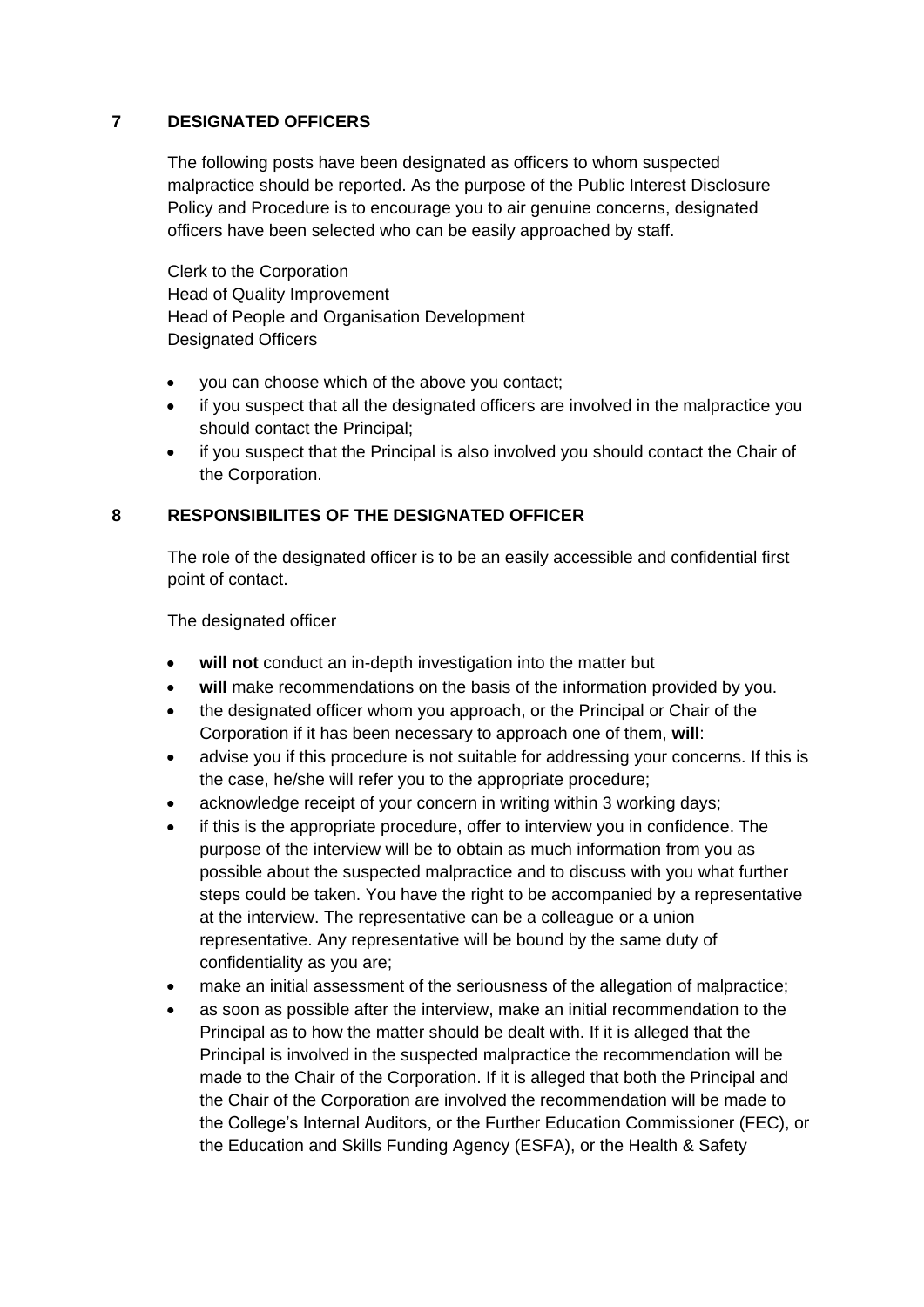Executive (HSE), or the Environment Agency' or the Police, whichever one the Designated Officer reasonably believes to be the most appropriate;

 when the person to whom the recommendations were made has undertaken a decision, the designated officer who made the recommendations will be informed of the decision. The designated officer will inform you in writing as far as possible and subject to the rights of any others involved, what the outcome is.

## **9 TRAINING OF DESIGNATED OFFICERS**

All designated officers will receive training in their responsibilities.

## **10 WHAT WILL MY INVOLVEMENT BE IN ANY INVESTIGATION?**

You will only be required to participate in any investigation if you consent in writing to do so, unless there are grounds to believe that you may have been involved in the alleged malpractice. Any such participation will normally be on an open rather than confidential basis.

## **11 HOW WILL I KNOW WHAT IS HAPPENING?**

The Designated Officer whom you approach:

- will keep you informed in writing of the progress of the investigation and the eventual outcome, as far as is possible;
- will send any correspondence to your home address and not via the College internal mail.

The College will try to resolve the matter as quickly as possible.

# **12 WHAT SHOULD I DO IF I DO NOT THINK THE MATTER IS BEING PROPERLY DEALT WITH?**

- if you feel that the person responsible for the investigation is not dealing with the matter properly, you should raise it in confidence with the Principal;
- if you are not satisfied with the Principal's response, you should raise it in confidence with the Chair of the Corporation;
- if you are not satisfied with the Chair of the Corporation's response, you should approach Public Concern at Work, an independent charity, who will offer confidential advice.

If the Principal is involved in the allegations, you should go to the Chair of the Corporation. If the Chair of the Corporation is involved, you should go to Public Concern at Work.

# **13 WHAT SHOULD I DO IF I AM NOT SATISFIED WITH THE DECISION, THE FURTHER STEPS DECIDED UPON OR THE OUTCOME OF ANY SUCH STEPS?**

- if the Principal made the decision you should contact the Chair of the Corporation;
- if you are not satisfied with the response of the Chair of the Corporation, you should contact the College's Internal Auditors, or the FEC, or the ESFA, or the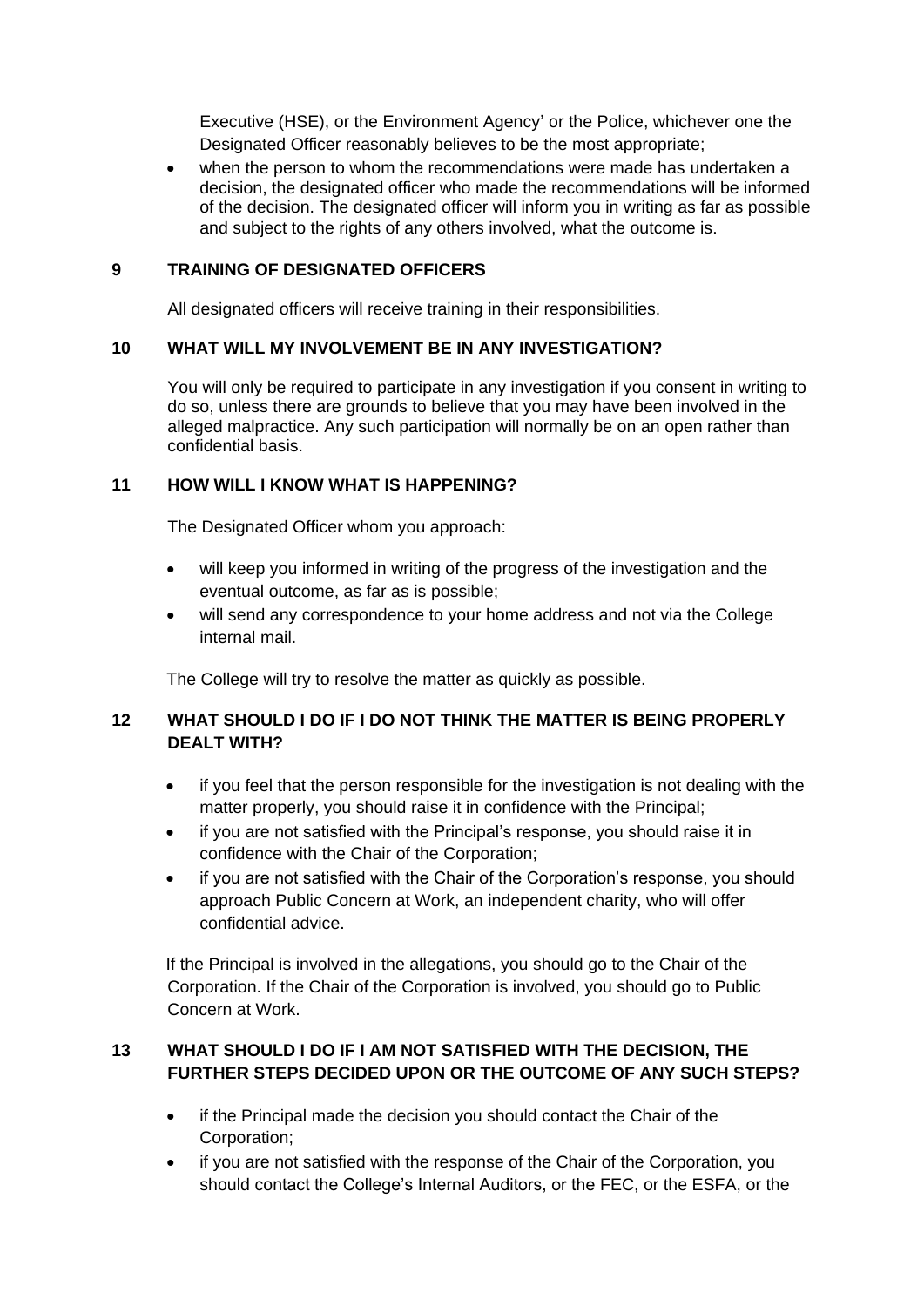HSE, or the Environment Agency, or other appropriate regulator, or the Police, whichever one you reasonably believe to be the most appropriate;

• Take advice from the independent charity Public Concern at Work.

If your dissatisfaction leads you to contact any of these external bodies this must be done on a confidential basis.

Under this procedure contact with external bodies is only appropriate if section 14 below applies.

# **14 EXTERNAL DISCLOSURE**

You are entitled to raise in confidence any appropriate matter at any time with our external auditors, the appropriate external regulator, such as HSE, or with the police.

However otherwise you should only raise matters with an external third party if:

- you have exhausted the measures contained within this procedure to have the matter dealt with internally and the employer has not taken appropriate action; or
- the circumstances are so extreme that you have reasonable grounds to believe that use of this procedure would result in evidence being concealed or destroyed.
- you reasonably believe that you will be treated detrimentally for using this procedure.

## **15 PROTECTION BY THE PUBLIC INTEREST DISCLOSURE ACT**

If you disclose your concerns externally, you are likely to have the protection of the Public Interest Disclosure Act if you have complied with the requirements in sections 13, 14 and 18.

If in your view you have complied with the requirements in sections 13, 14 and 18 and you wish to make an external disclosure, you should first of all take advice from the independent charity Public Concern at Work. They will offer confidential advice on whether the circumstances will give you protection under The Public Interest Disclosure Act 2013 if you make an external disclosure.

We take all disclosures made and any request from you for confidentially very seriously. However, proper investigation of a disclosure by the College can be impossible when we are unable to obtain further information from the disclosing party. In particular, it can make it difficult to establish that the disclosure is credible. Therefore, where an anonymous disclosure is made, and it is accompanied by insufficient evidence or information for the College to properly investigate it, we may conclude that the disclosure does not warrant further investigation.